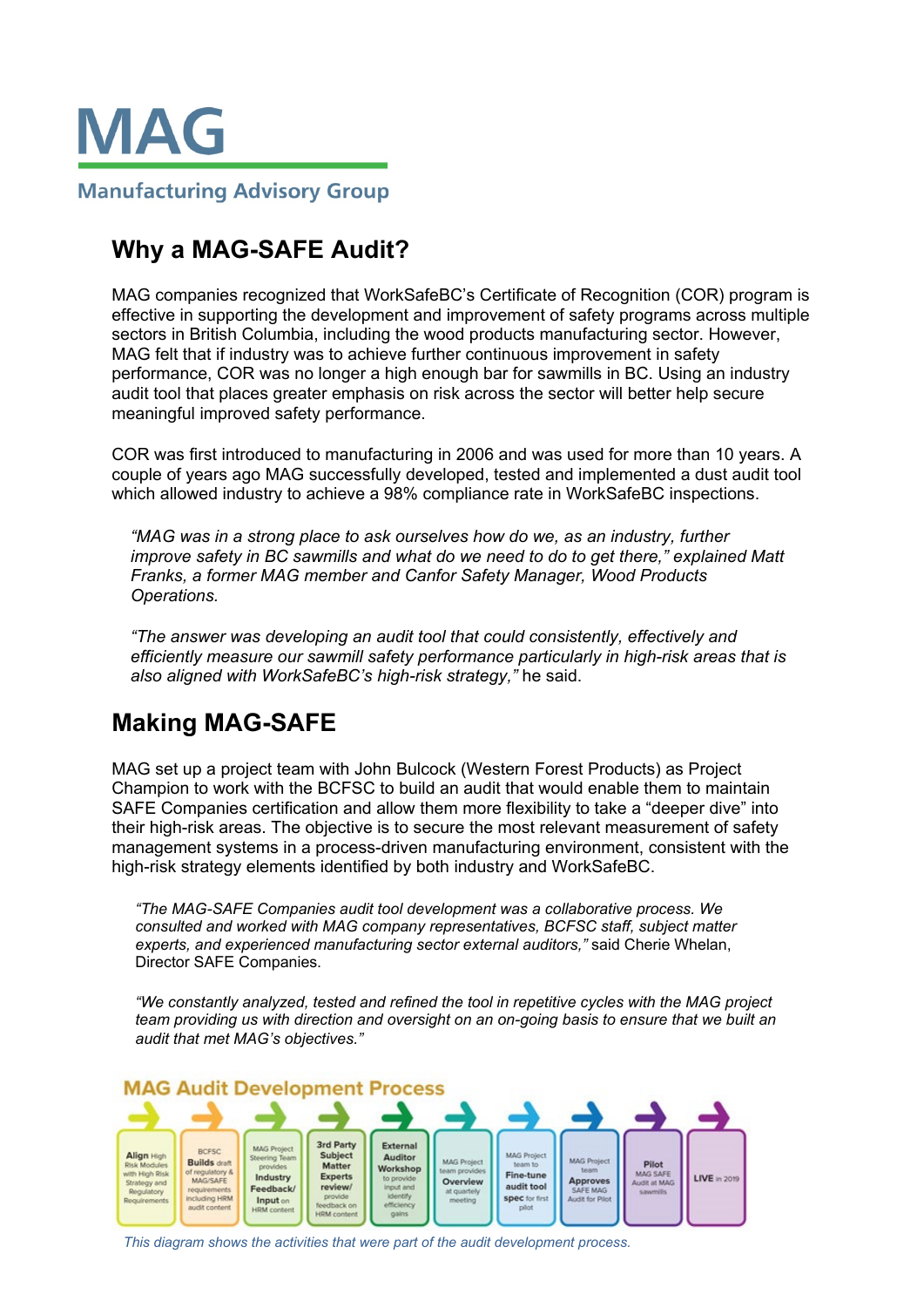## **Principles applied to the new audit tool included:**

- 1. Maintains third party certification by the BCFSC.
- 2. Risk-based, moving away from a compliance-based tool to a risk-based audit program aligned with WorkSafeBC's High Risk Strategy.
- 3. Increased audit activities focused on high-risk areas and activities and increased emphasis on observations and interviews with less reliance on documentation.
- 4. Increased efficiencies in auditing to add more value and minimize bureaucracy
	- a) Integration into SAFE Companies existing programs to reduce administrative and bureaucratic burden while supporting continuous improvement of MAG safety management systems and safety culture
	- b) Reduced auditing requirements with ability to focus on corrective actions for maintenance years (Alternative Maintenance Action Plan)
	- c) Combustible Dust audit requirements are integrated into the new MAG-SAFE Audit cycle
	- d) Audit program will be scalable and flexible so that it works for any size wood products manufacturing organization with equivalency considerations for employers with well-established audit programs.

The new audit consists of 10 Fundamental Elements and a rotation of High-Risk Modules that are aligned with WorkSafeBC's High-Risk Strategy.

## **The table below shows the management system elements and the first four high-risk areas that will be part of the first 3-year audit cycle.**

### **MAG Safety Management System Elements**

- 1 Leadership, Commitment and Communication
- 2 Effective Supervision
- 3 Safety Program Administration
- 4 Management of Change
- 5 Hazard Assessment & Control
- 6 Education, Training and Competence
- 7 Workplace Inspections & Monitoring
- 8 First Aid & Emergency Response

### 9 Investigation of Incidents and Occupational Disease

10 Contractor Safety Management

### **High Risk Modules**

- A Work at heights and elevating devices
- **B** Safeguarding
- C Mobile Equipment Operation and **Pedestrian Safety**
- D Lockout

The new audit provides detailed instructions to the auditor on how to conduct and record the audit to ensure that the results are the best match to reality. For example, there are mandatory times of day and times of week to include in the audit that ensure night shifts (clean-up and maintenance), as well as weekday and weekend shifts to be audited. Other mandatory requirements include specific physical areas of the facility and target activities that must be observed.